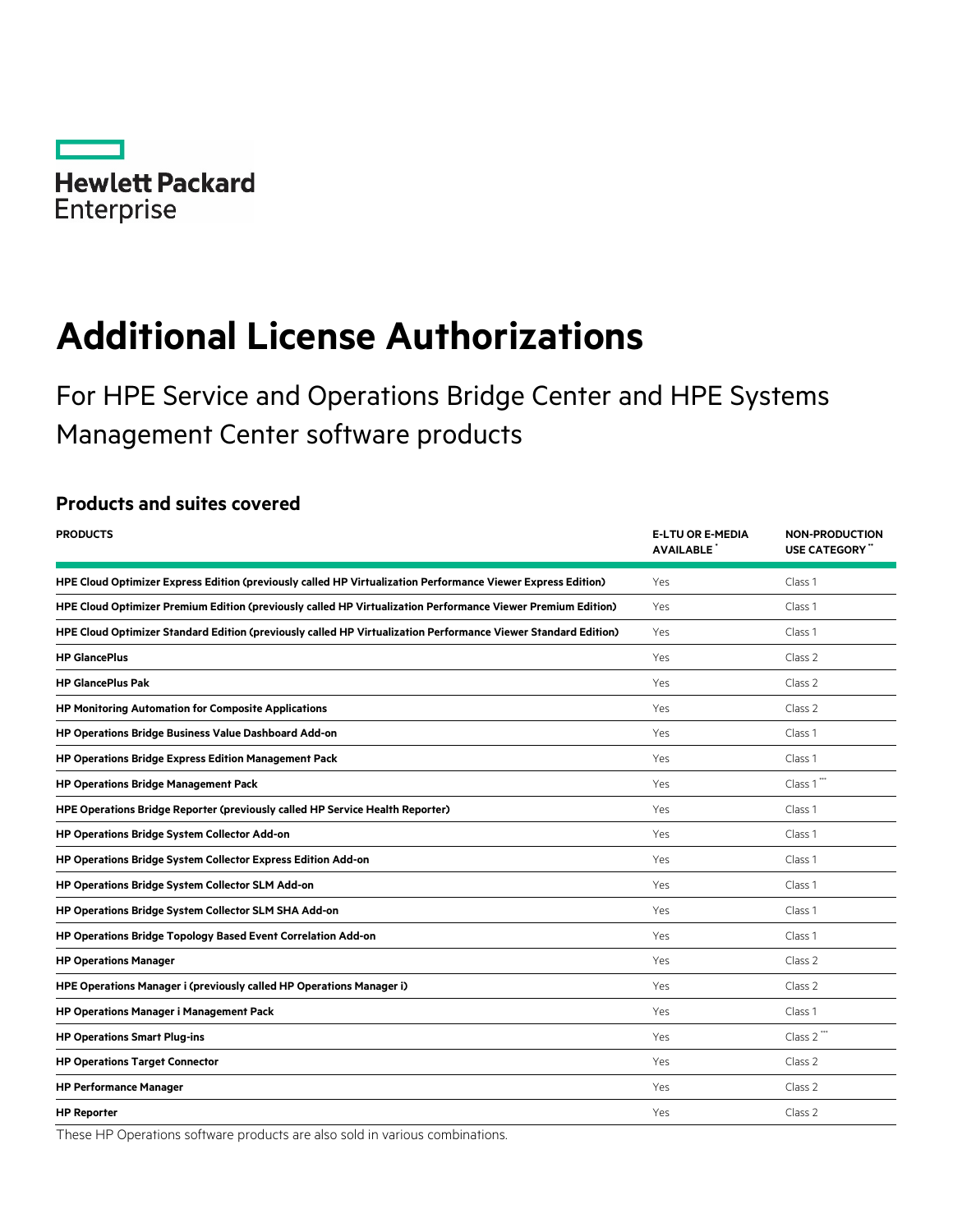| <b>SUITES</b>                                                 | <b>E-LTU OR E-MEDIA</b><br><b>AVAILABLE</b> | <b>NON-PRODUCTION</b><br><b>USE CATEGORY</b> " |
|---------------------------------------------------------------|---------------------------------------------|------------------------------------------------|
| <b>HP Operations Bridge Express Edition Suite</b>             | Yes                                         | Class 1                                        |
| <b>HP Operations Bridge Premium Edition Suite</b>             | <b>Yes</b>                                  | Class 1                                        |
| <b>HP Operations Bridge Ultimate Edition Suite</b>            | Yes                                         | Class 1                                        |
| <b>HP Operations Bridge Ultimate Edition Suite version 2</b>  | <b>Yes</b>                                  | Class 1                                        |
| <b>HPE Operations Bridge Ultimate Edition Suite version 3</b> | <b>Yes</b>                                  | Class 1                                        |
| <b>HP Operations Manager for Linux Basic Suite</b>            | <b>Yes</b>                                  | $Class 3***$                                   |
| <b>HP Operations Manager for Windows Basic Suite</b>          | <b>Yes</b>                                  | $Class 3***$                                   |

\* Any product sold as E-LTU or E-Media shall be delivered electronically regardless of any contrary designation in a purchase order.

\*\* Non-production use rights, if any, can be found at **[hpe.com/software/SWlicensing](http://www.hpe.com/software/SWlicensing)**.

\*\*\* Except for ComTrade Smart Plug-in for Citrix, ComTrade Smart Plug-in for Documentum , ComTrade Smart Plug-in for Siebel, HP Operations Smart Plug-in for IBM DB2, HP Operations Smart Plug-in for Oracle Tuxedo, HP Operations Smart Plug-in for PeopleSoft, Nastel APWMQ Smart Plug-in, HP Operations Smart Plug-in for Remedy and HPE Operations Bridge Management Pack for Citrix, which all are Class 3. \*\*\* Where customers require non-production licenses, individual non-production component licenses should be purchased.

# **Definitions**

Capitalized terms not otherwise defined in this ALA document are defined in the governing agreement.

| <b>TERM</b>                            | <b>DEFINITION</b>                                                                                                                                                                                                                                                                                                                                                                                                                               |
|----------------------------------------|-------------------------------------------------------------------------------------------------------------------------------------------------------------------------------------------------------------------------------------------------------------------------------------------------------------------------------------------------------------------------------------------------------------------------------------------------|
| Application Instance or<br>AppInstance | means a monitored environment running an instance of an application                                                                                                                                                                                                                                                                                                                                                                             |
|                                        | • For .NET based application, Applnstance is one windows process that runs .net (one worker processes).                                                                                                                                                                                                                                                                                                                                         |
|                                        | • For Citrix, AppInstance is any monitored XenApp, XenServer, XenDesktop, Web Interface, License Server, Provisioning Services, or Secure<br>Gateway hosted on one hostname.                                                                                                                                                                                                                                                                    |
|                                        | . For DB2 databases, an AppInstance is one DB2 Database Instance as identified by a DB2 Instance User on a given system. For EMC<br>Documentum, AppInstance is any monitored Content Server, Index Server, xPlore Indexing Server, Web Based Applications (WebTop, DA,<br>DAM), Web Content Publishing Services (SCS, IDS), Distributed Content Services (BOCS, DMS), or Content Transformation Services (DTS,<br>ADTS) hosted on one hostname. |
|                                        | • For Java based applications, AppInstance is one JVM.                                                                                                                                                                                                                                                                                                                                                                                          |
|                                        | • For Microsoft Enterprise Servers (e.g., Exchange, Active Directory, Office Communications Server, Sharepoint, Biztalk, ISA etc.) AppInstance is<br>any monitored installation of any of the Servers.                                                                                                                                                                                                                                          |
|                                        | • For Microsoft SQL Server, Applnstance is one SQL Server service with its own port, logins and set of system and user databases.                                                                                                                                                                                                                                                                                                               |
|                                        | • For an Oracle database, Applnstance is one SID (Oracle system ID) in a database environment, including the RDBMS software, table structure,<br>stored procedures and other functionality.                                                                                                                                                                                                                                                     |
|                                        | • For PeopleTools servers, an AppInstance is one of Application Server, Batch Server (Process Scheduler), Database Server, Web Server.                                                                                                                                                                                                                                                                                                          |
|                                        | • For SAP Netweaver ABAP stack, Applnstance is one Dialog or Central Instance. For Netweaver Java stack, Applnstance is one JVM.<br>Technically, for SAP Netweaver Applnstance is the unique combination of the hostname, System ID of the SAP system and System Number of<br>the SAP system (two-digit numeric value) to identify an instance.                                                                                                 |
|                                        | • For Siebel, AppInstance is one database instance, one application server or one web server. For Siebel CRM, AppInstance is any monitored<br>Siebel application server, Gateway name server, web server with Web Server Extension, Siebel Analytics, or Oracle Business Intelligence services<br>hosted on one hostname.                                                                                                                       |
|                                        | • For Sybase and Informix Server, Applnstance is one Server with its own logins and set of system and user databases.                                                                                                                                                                                                                                                                                                                           |
|                                        | • For Tuxedo servers, AppInstance is one Tuxedo instance.                                                                                                                                                                                                                                                                                                                                                                                       |
|                                        | • For Web Application Servers, Applnstance is one Server that runs on a Java Virtual Machine (JVM) and has its own configuration.                                                                                                                                                                                                                                                                                                               |
|                                        | • For WebSphere, WebLogic and JBoss Application Servers, an Applnstance is one JVM that can be deployed standalone or clustered, and hosts<br>and executes Java EE applications. For WMQ Applnstance is one MQ Queue Manager instance.                                                                                                                                                                                                          |
|                                        | • For WMQ AppInstance is one MQ Queue Manager instance. For CICS and IMS applications, AppInstance is one CICS/IMS region that the<br>monitored application (or part of it) is being hosted in.                                                                                                                                                                                                                                                 |
| <b>Clustered Computer</b>              | means a group of servers or other resources that act like a single system and enable high availability and in some cases, load balancing and<br>parallel processing.                                                                                                                                                                                                                                                                            |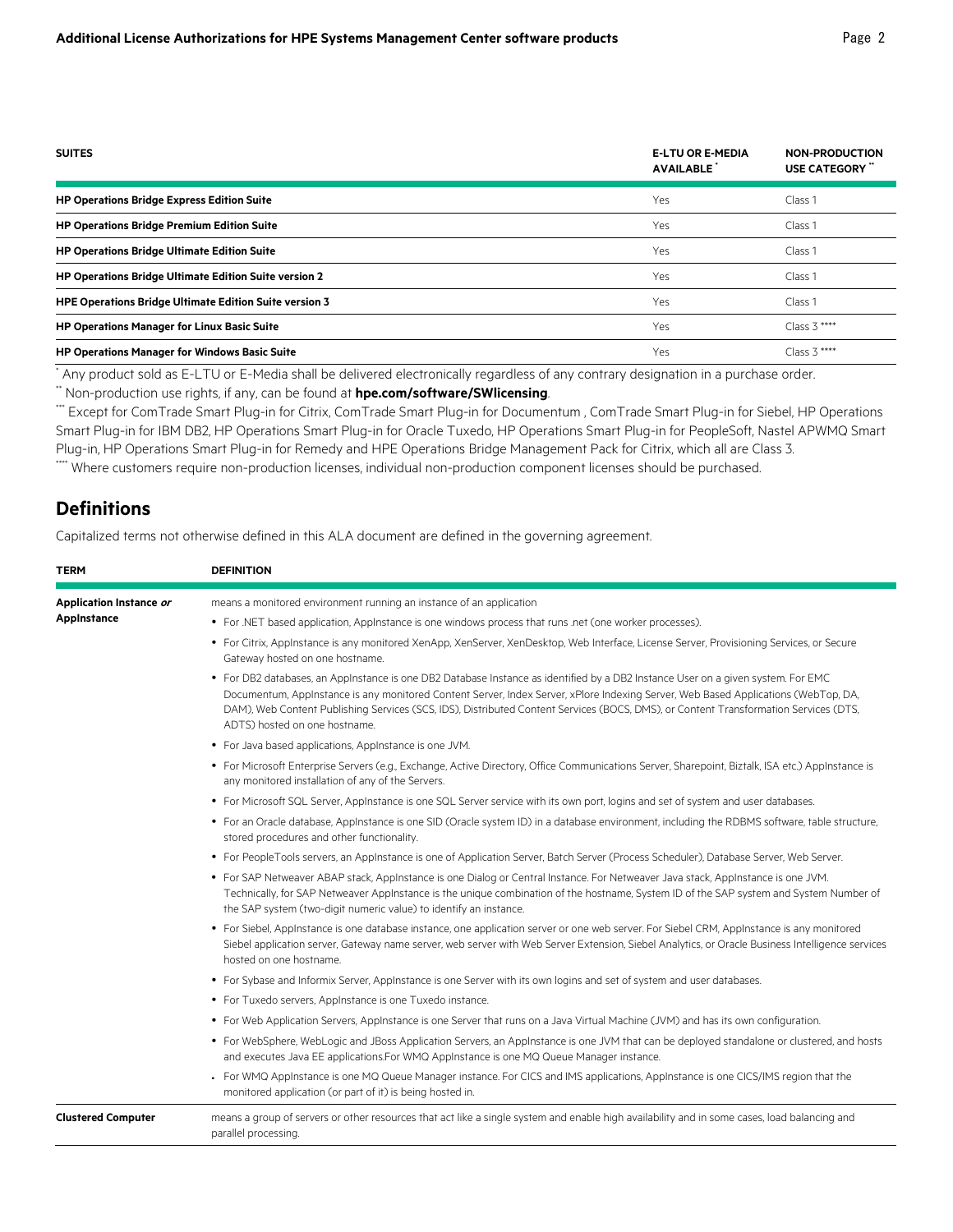| <b>TERM</b>                                                                        | <b>DEFINITION</b>                                                                                                                                                                                                                                                                                                                                                                                                                                                                                                                                                                                                                                                                                                                                                                                                                                                                 |
|------------------------------------------------------------------------------------|-----------------------------------------------------------------------------------------------------------------------------------------------------------------------------------------------------------------------------------------------------------------------------------------------------------------------------------------------------------------------------------------------------------------------------------------------------------------------------------------------------------------------------------------------------------------------------------------------------------------------------------------------------------------------------------------------------------------------------------------------------------------------------------------------------------------------------------------------------------------------------------|
| <b>Dashboard</b>                                                                   | means an easy to read, single webpage, real-time user interface, showing a graphical presentation of the current status (snapshot) and historical<br>trends of an organization's key performance indicators (KPIs) to enable instantaneous and informed decisions to be made at a glance. In Business<br>Value Dashboard, each webpage or hyperlink launching a new webpage is counted as a Dashboard.                                                                                                                                                                                                                                                                                                                                                                                                                                                                            |
| Device or Dev                                                                      | means an addressable entity, physical or virtual, including but not limited to router, switch, bridge, hub, ATM, end user, PC, laptops, handheld<br>device or printer that resides within the range defined for interrogation and asset tracking.                                                                                                                                                                                                                                                                                                                                                                                                                                                                                                                                                                                                                                 |
| E-LTU and E-Media                                                                  | means products which are electronically delivered only, and as such any reference to FOB Destination or delivery methods that are stated on your<br>purchase order other than electronic shall be null and void with respect to these E-LTU or E-Media products.                                                                                                                                                                                                                                                                                                                                                                                                                                                                                                                                                                                                                  |
| <b>HP Operations Agent</b>                                                         | means the software component of HP Operations Manager that is installed on managed nodes. The HP Operations Agent software collects<br>information from multiple sources on the local system, creates Operations Manager messages, enhances message content, filters and correlates<br>messages, starts actions and sends messages to the HP Operations Manager Management Server.                                                                                                                                                                                                                                                                                                                                                                                                                                                                                                |
| <b>HP Operations Manager</b><br><b>Management Server</b>                           | means the software component of HP Operations Manager that constitutes the central entity, where all messages from the HP Operations Agent<br>and other monitoring tools are received, processed, stored and forwarded to the operator GUIs, and where HP Operations Agent configuration is<br>maintained, stored, assigned and distributed.                                                                                                                                                                                                                                                                                                                                                                                                                                                                                                                                      |
| <b>HP Operations Smart Plug-</b><br>ins (SPIs)                                     | means the software add-on components to the HP Operations Manager that manage specific business applications, e-commerce platforms,<br>messaging services, databases and internet infrastructure. They extend the management capabilities of HP Operations Manager to the<br>application management domain by reporting on discovery, alarms and events.                                                                                                                                                                                                                                                                                                                                                                                                                                                                                                                          |
| <b>Hypervisor</b>                                                                  | means Operating System Instance which allows multiple Virtual Machines to share physical hardware resources                                                                                                                                                                                                                                                                                                                                                                                                                                                                                                                                                                                                                                                                                                                                                                       |
| <b>Instance</b>                                                                    | means each implementation of the application installed on a Server.                                                                                                                                                                                                                                                                                                                                                                                                                                                                                                                                                                                                                                                                                                                                                                                                               |
| <b>Internal Use</b>                                                                | means access and Use of the software for purposes of supporting your internal operations.                                                                                                                                                                                                                                                                                                                                                                                                                                                                                                                                                                                                                                                                                                                                                                                         |
| LTU                                                                                | means License To Use.                                                                                                                                                                                                                                                                                                                                                                                                                                                                                                                                                                                                                                                                                                                                                                                                                                                             |
| <b>HP OMi Management Pack</b><br>or HP Operations Bridge<br><b>Management Pack</b> | means the software add-on components to the HPE Operations Manager i (OMi) that manage specific business applications, e-commerce<br>platforms, messaging services, databases and internet infrastructure. They extend the management capabilities of HP OMi to the application<br>management domain by reporting on discovery, alarms and events.                                                                                                                                                                                                                                                                                                                                                                                                                                                                                                                                |
| <b>Managed Nodes</b>                                                               | means the OM Nodes that have an HP Operations Agent installed.                                                                                                                                                                                                                                                                                                                                                                                                                                                                                                                                                                                                                                                                                                                                                                                                                    |
| <b>Management Server Node</b>                                                      | means the HP Operations Agent running on the management server Instance.                                                                                                                                                                                                                                                                                                                                                                                                                                                                                                                                                                                                                                                                                                                                                                                                          |
| <b>Monitored Application User</b>                                                  | means a user that uses an application monitored by an HPE Operations Management Pack.                                                                                                                                                                                                                                                                                                                                                                                                                                                                                                                                                                                                                                                                                                                                                                                             |
| <b>Monitored Node</b>                                                              | means infrastructure OM Nodes that do not have an HP Operations Agent installed. Monitored Nodes include (but are not restricted to) servers,<br>virtual servers, network devices and other infrastructure devices such as monitored UPS's and environmental monitoring components.                                                                                                                                                                                                                                                                                                                                                                                                                                                                                                                                                                                               |
| МP                                                                                 | means monthly payment for the term LTU and Term Support. When MP is indicated in the product description customer is required to submit a<br>purchase order inclusive of both for the term of the license.                                                                                                                                                                                                                                                                                                                                                                                                                                                                                                                                                                                                                                                                        |
| Node                                                                               | means a type of Node as further defined in the Software specific terms below.                                                                                                                                                                                                                                                                                                                                                                                                                                                                                                                                                                                                                                                                                                                                                                                                     |
| <b>Non-Production</b><br>Development/Test System<br>or NP DV                       | means a non-production development/test system which has a software product installed and is to be used for a) developing your software<br>product add-on applications, b) software product migration testing or c) software product pre-production staging.                                                                                                                                                                                                                                                                                                                                                                                                                                                                                                                                                                                                                      |
| <b>Non-Production Failover</b><br>System or NP FO                                  | means a non-production failover system which has a software product installed on, has processes of this product running but is not collecting any<br>data, nor executing any policies, nor sending/receiving any messages. If the production system breaks down, or needs to be brought out of<br>service, you are required to use the software product on the non-production failover system in order to take over from the production system<br>while it is physically down or unavailable. No concurrent data collection, policy execution or message send/receive on the Non-Production Failover<br>System and the production system is performed. In case of HP OM/OMi Target Connector, a Non-Production Failover System is setup to be<br>monitored by a HP Operations Manager software product, but is not actually being monitored until it becomes a production system. |
| OM Cold Standby System                                                             | means a standby system which has the software product installed and is EITHER shutdown or not running any of the product's processes. If the<br>production system breaks down, or needs to be brought out of service, You are required to switch on and start the software product on the Cold<br>Standby system in order to take over from the production system while it is physically down or unavailable. No concurrent processes of the<br>software product on the Cold Standby System and the production system are running, nor are both concurrently under management by the<br>software product.                                                                                                                                                                                                                                                                         |
| OM Node                                                                            | means the equivalent of one OS Instance or ten Devices in a network.                                                                                                                                                                                                                                                                                                                                                                                                                                                                                                                                                                                                                                                                                                                                                                                                              |
|                                                                                    |                                                                                                                                                                                                                                                                                                                                                                                                                                                                                                                                                                                                                                                                                                                                                                                                                                                                                   |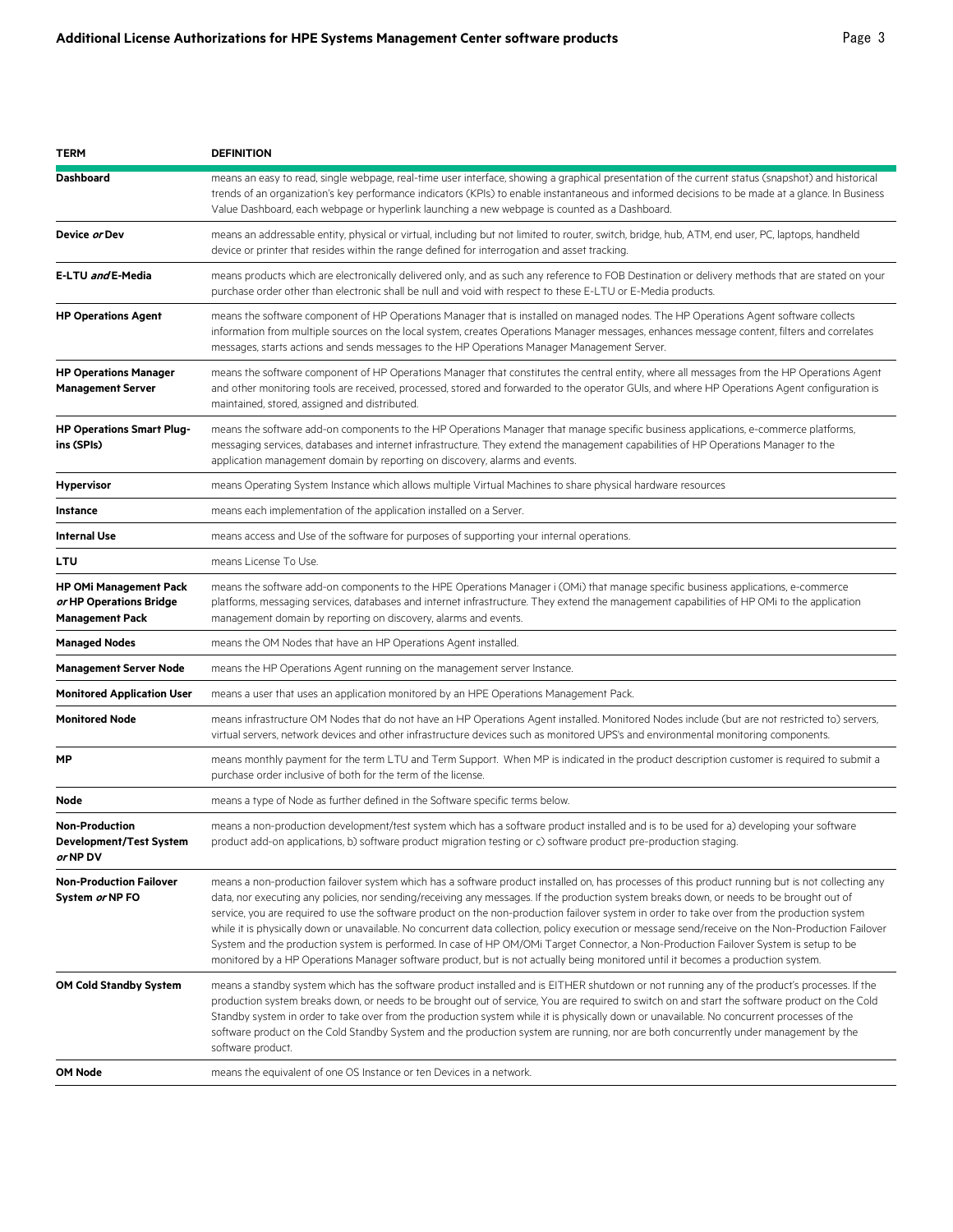| <b>TERM</b>                                           | <b>DEFINITION</b>                                                                                                                                                                                                                                                                                                                                                                                                                                                                                                                                                                                                                                                                                                                                         |
|-------------------------------------------------------|-----------------------------------------------------------------------------------------------------------------------------------------------------------------------------------------------------------------------------------------------------------------------------------------------------------------------------------------------------------------------------------------------------------------------------------------------------------------------------------------------------------------------------------------------------------------------------------------------------------------------------------------------------------------------------------------------------------------------------------------------------------|
| <b>Operating System Instance</b><br>or OS Instance    | means each implementation of the bootable program that can be installed onto a physical system or a partition, such as system Virtual Machines,<br>virtual environments, virtual private servers, containers, quests and zones, within the physical system. A physical system can contain multiple<br>Operating System Instances. A container means a system partition based on software rather than hardware. Guests means a VM system running<br>on a host system where the host runs its own complete OS Instance (as opposed to a hypervisor), like VMware Workstation. Zone means<br>Oracle/Sun Solaris specific nomenclature for a software partition which can run a virtual OS instance including but not limited to Sparse, native,<br>and ipkg. |
| <b>Operations Bridge Node</b>                         | means the equivalent of one OS Instance or ten Devices in a network or ten containers.                                                                                                                                                                                                                                                                                                                                                                                                                                                                                                                                                                                                                                                                    |
| <b>Operations Bridge Reporter</b><br>Node or OBR Node | means the equivalent of one OS Instance or ten Devices in a network or ten containers.                                                                                                                                                                                                                                                                                                                                                                                                                                                                                                                                                                                                                                                                    |
| <b>Points</b>                                         | means the numerical tracking system representing the total number of metrics you are authorized to execute.                                                                                                                                                                                                                                                                                                                                                                                                                                                                                                                                                                                                                                               |
| <b>Production System</b>                              | means a system which has a software product installed on, has processes of this product running and is either collecting data, executing policies,<br>or sending/receiving messages. In case of HP OM/OMi Target Connector, a Production System is setup to be monitored by HP Operations<br>Manager software product and is actually being monitored.                                                                                                                                                                                                                                                                                                                                                                                                    |
| QP                                                    | means a quarterly payment for the term LTU and Term Support. When QP is indicated in the product description customer is required to submit<br>a purchase order inclusive of both for the term of the license.                                                                                                                                                                                                                                                                                                                                                                                                                                                                                                                                            |
| <b>Real Time</b>                                      | means the ability to update performance data when it occurs versus waiting for it to be collected, stored and then presented.                                                                                                                                                                                                                                                                                                                                                                                                                                                                                                                                                                                                                             |
| Server or Svr                                         | means any designated computer system in which an Instance or Instances of the software is installed.                                                                                                                                                                                                                                                                                                                                                                                                                                                                                                                                                                                                                                                      |
| <b>Solution Template</b>                              | means a set of HP SiteScope monitor configurations with predefined thresholds for a given technology. Solution Templates may include a<br>password-protected best practices document.                                                                                                                                                                                                                                                                                                                                                                                                                                                                                                                                                                     |
| <b>Suite</b>                                          | means two or more software products combined into a single license offering or a single software product which includes two or more licenses.<br>The specific software products included in a Suite are specified in the software Specific License Terms below. Software products included in a<br>Suite are governed by the individual authorizations and use restrictions associated with each software product, except where specified in the<br>specific Suite software specific license terms below.                                                                                                                                                                                                                                                 |
| ТB                                                    | means terabytes which designates the amount of physical capacity that can be managed.                                                                                                                                                                                                                                                                                                                                                                                                                                                                                                                                                                                                                                                                     |
| <b>Target Connectors</b>                              | means the software product required for inclusion of a multiple-purpose Monitored Node in the monitored environment of the software product.                                                                                                                                                                                                                                                                                                                                                                                                                                                                                                                                                                                                              |
| Term License to Use <i>or</i><br><b>Term LTU</b>      | means a software license to use (LTU) which indicates in its license description that the license is valid for a specific period of time such as One<br>Month (1M), One Year (1Y) etc. Term LTU's are not perpetual licenses. One Year (1Y) etc. Term LTU's are not perpetual licenses.                                                                                                                                                                                                                                                                                                                                                                                                                                                                   |
| <b>Term Support</b>                                   | means a fixed period support offering that is only valid during the time period of the associated Term LTU.                                                                                                                                                                                                                                                                                                                                                                                                                                                                                                                                                                                                                                               |
| Transaction or Txn                                    | means a series of distinct actions relevant for monitoring an IT service or process. It is represented and stored in software as a single, unique<br>measuring capability for a stated Key Performance Indicator (KPI).                                                                                                                                                                                                                                                                                                                                                                                                                                                                                                                                   |
| <b>URL</b>                                            | means the Uniform Resource Locator ("URL") for the page or file to be monitored.                                                                                                                                                                                                                                                                                                                                                                                                                                                                                                                                                                                                                                                                          |
| Virtual Machine(s) <i>or</i> VM(s)                    | means a computer that does not physically exist but is simulated by another computer.                                                                                                                                                                                                                                                                                                                                                                                                                                                                                                                                                                                                                                                                     |

# **Software specific license terms**

Software products with software specific license terms are described below. Software products covered by this ALA document (as listed above) and not covered in this section do not have software specific license terms.

## **HPE Cloud Optimizer Express Edition, HPE Cloud Optimizer Premium Edition and HPE Cloud Optimizer Standard Edition (HPE Cloud Optimizer previously was called HP Virtualization Performance Viewer)**

HPE Cloud Optimizer is a real-time monitoring and capacity optimization tool for virtualized infrastructures and can help to quickly troubleshoot performance issues and bottlenecks. HPE Cloud Optimizer Express Edition, HPE Cloud Optimizer Premium Edition and HPE Cloud Optimizer Standard Edition are licensed by the total number of OS Instances being monitored, including both Hypervisor and Virtual Machines. HPE Cloud Optimizer is available as a Community, Express, Premium and Standard Editions (Standard Edition only available to customers who purchased that before). The Express Edition license provides additional scalability and capacity over the Community Edition. The Premium Edition license provides additional functionality over the Express Edition.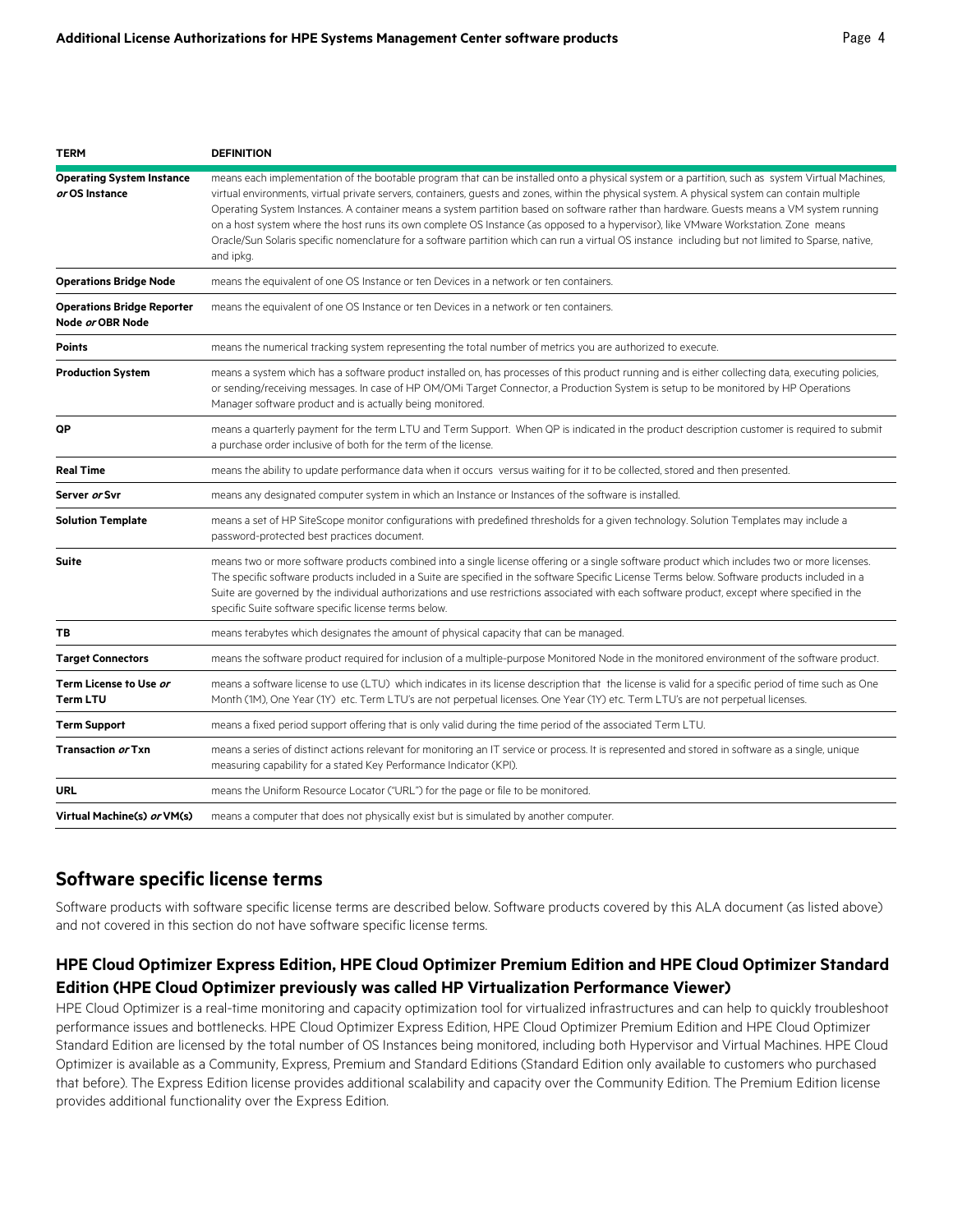#### **HP GlancePlus**

HP GlancePlus is licensed by Tier and by Device. For more information about the Tier levels, check the HP Operations Tier Matrix on Software Support Online at [hpe.com/software/support,](http://www.hpe.com/software/support) available along with the product manuals for HP GlancePlus. The original licensed Tier is based on the Device at the time of purchase. Once an HP GlancePlus license has been deployed to a specific Device, if the Tier of that same Device changes for any reason, no additional licenses of HP GlancePlus are required for that same Device. Licensee is responsible for providing documentation to HPE that the Tier has changed after the deployment of the lower Tier HP GlancePlus license and that the Device was of an equal or lower Tier to the license originally deployed.

#### **HP GlancePlus Pak**

HP GlancePlus Pak is licensed by Tier and by Device. HP GlancePlus Pak is a combination of HP GlancePlus and HP Performance Agent. For more information about the Tier levels, check the HP Operations Tier Matrix on Software Support Online at [hpe.com/software/support,](http://www.hpe.com/software/support) available along with the product manuals for HP GlancePlus Pak. The original licensed Tier is based on the Device at the time of purchase. Once an HP GlancePlus Pak license has been deployed to a specific Device, if the Tier of that same Device changes for any reason, no additional licenses of HP GlancePlus Pak are required for that same Device. Licensee is responsible for providing documentation to HPE that the Tier has changed after the deployment of the lower Tier HP GlancePlus Pak license and that the Device was of an equal or lower Tier to the license originally deployed.

#### **HPE Operations Bridge Business Value Dashboard Add-on**

HPE Operations Bridge Business Value Dashboard Add-On is licensed by 15 Dashboards and requires a license for either an HP Operations Bridge Express Edition Suite, HP Operations Bridge Premium Edition Suite, HP Operations Bridge Ultimate Edition Suite version 2 or HPE Operations Bridge Ultimate Edition Suite version 3. This Add-On includes a license for HPE Operations Bridge Value Dashboard for 15 Dashboards. This adds to the Dashboard capacity included in the HP Operations Bridge Premium Edition Suite, HP Operations Bridge Ultimate Edition Suite, HP Operations Bridge Ultimate Edition Suite version 2 and HPE Operations Bridge Ultimate Edition Suite version 3, according to the number of Operations Bridge Nodes.

#### **HP Operations Bridge Express Edition Management Pack**

HP Operations Bridge Express Edition Management Pack is licensed by OS Instance and is available in packs of 5 OS Instances for monitoring any of the supported application domains.

#### **HP Operations Bridge Management Pack**

HP Operations Bridge Management Pack is licensed by OS Instance and is available in packs of 25 OS Instances for monitoring any of the supported application domains. HPE Operations Bridge Management Pack for Citrix is licensed by Monitored Application User.

#### **HPE Operations Bridge Reporter (previously called HP Service Health Reporter)**

HPE Operations Bridge Reporter Standard Edition and HPE Operations Bridge Reporter Advanced Edition are included in the HP Operations Bridge Premium Edition Suite, HP Operations Bridge Ultimate Edition Suites and HPE Operations Bridge Ultimate Edition Suite version 3. They can also be bought as stand-alone products. When included as part of these Suites, HPE Operations Bridge Reporter is licensed by Operations Bridge Nodes and when bought as standalone, it licensed by Operations Bridge Reporter Node.

HPE Operations Bridge Reporter Standard Edition includes the content pack for System Performance and Event Reports, HPE Operations Bridge Reporter Advanced Edition includes all content packs that are available. Both HPE Operations Bridge Reporter Standard Edition and HPE Operations Bridge Reporter Advanced Edition provide the ability to create custom content packs.

HPE Operations Bridge Premium Edition Suite and HPE Operations Bridge Ultimate Edition Suites which includes HPE Operations Bridge Reporter Standard Edition and HPE Operations Bridge Reporter Advanced Edition respectively uses HP Vertica data storage with a limit of 1 TB for every 50 Operations Bridge Nodes for the sole use with HPE Operations Bridge. When bought as stand-alone, HPE Operations Bridge Reporter Standard Edition and HPE Operations Bridge Reporter Advanced Edition uses HP Vertica data storage with a limit of 1 TB for every 50 Operations Bridge Reporter Nodes for the sole use with HPE Operations Bridge Reporter. Storage of any other data than that of HPE Operations Bridge or HPE Operations Bridge Reporter, requires separate purchases of the appropriate HP Vertica licenses.

#### **HP Operations Bridge System Collector Add-on**

HP Operations Bridge System Collector Add-On is licensed by 50 OS Instances and requires a license for either an HP Operations Bridge Premium Edition Suite or an HP Operations Bridge Ultimate Edition Suite or an HP Operations Bridge Ultimate Edition Suite version 2 Operations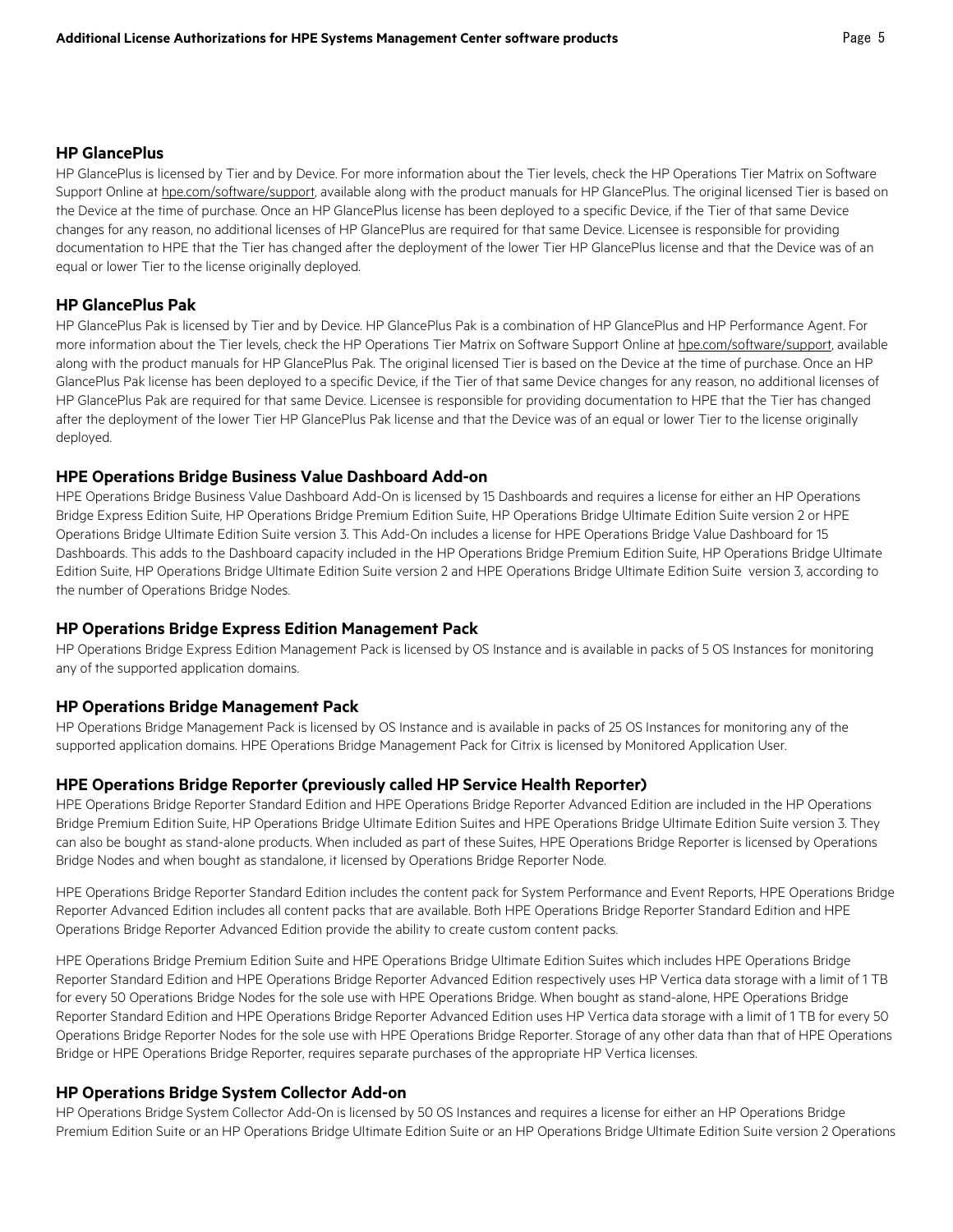Bridge Node license. This Add-On includes a license for HP Operations OS instance, HP Operations OS instance Real-time Add-on, and HP SiteScope Premium Edition with all monitors and templates except URL and web Transaction monitors.

#### **HP Operations Bridge System Collector Express Edition Add-on**

HP Operations Bridge System Collector Express Edition Add-On is licensed by 5 or 50 OS Instances and requires a license for an HP Operations Bridge Express Edition Suite Operations Bridge Node license. This Add-On includes a license for HP Operations OS instance and HP SiteScope Premium Edition with all monitors and templates except URL and web Transaction monitors, enterprise application Solution Templates, and automatic application failover. A maximum of 500 Operations Bridge System Collector Express Edition Nodes are supported with one HP Operations Bridge Express Edition Suite implementation.

#### **HP Operations Bridge System Collector SLM Add-on**

HP Operations Bridge System Collector SLM Add-On is licensed by 50 OS Instances and requires a license for HP Operations Bridge System Collector Add-On 50 OS Instances. This Add-On includes a license for HP Service Level Management for System Availability Management for 50 OS Instances.

#### **HP Operations Bridge System Collector SLM SHA Add-on**

HP Operations Bridge System Collector SLM SHA Add-On is licensed by 50 OS Instances and requires a license for HP Operations Bridge System Collector Add-On 50 OS Instances. This Add-On includes a license for HP Service Level Management (SLM) for System Availability Management for 50 OS Instances and a license for limited HP Service Health Analyzer (SHA) for System Availability Management for 50 OS Instances. Limited HP Service Health Analyzer for HP System Availability Management provides access to HP Service Health Analyzer functionality for HP System Availability Management data only.

#### **HP Operations Bridge Topology Based Event Correlation Add-on**

HP Operations Bridge Topology Based Event Correlation Add-0n is licensed by 50 Operation Bridge Nodes and requires a license for HP Operations Bridge Premium Edition Suite.

#### **HP Operations Manager**

HP Operations Manager software consists of multiple components with distinct licenses for each component.

The HP Operations Manager Management Server is licensed for installation and use on a single Server – either a Virtual Machine or physical server. Where the HP Operations Manager Management Server software is installed in a Clustered Computer, the license allows one Instance of the software to be active at any time within the Clustered Computer.

The Management Server Node license is included with the HP Operations Manager Management Server LTU and is only valid for running the agent software on the same Instance that the Operations Manager Management Server software is active on.

Where the HP Operations Manager Management Server software is installed in a Clustered Computer the Management Server Node license enables one Instance of the Agent software to be active on the same Managed Node as the HP Operations Manager Management Server software. Additional Agent software Instances active within the Clustered Computer require individual HP Operations OS Instance LTUs.

Additional licenses are required for:

- Managed Nodes: Any additional node managed by the HP Operations Manager management server requires an additional HP Operations OS Instance license which entitles the use of HP Operations Agent and HP Performance Agent on this OS Instance. In case this node is a single dedicated end-user desktop with no server functions, an HP Operations OS Instance Desktop license is required for each OS Instance entitling the use of HP Operations Agent and HP Performance Agent.
- Monitored Nodes: Additional HP OM/OMi Target Connector licenses are required for each multiple-purpose device that is being monitored using HP Operations software product. Any interactive OS (interactive meaning that multiple concurrent user sessions are supported either through interactive logins or applications loaded within the OS environment) requires a Target Connector license OR an Operations OS Instance license. This includes systems managed by other event/performance management solutions.
	- Virtualization hypervisors are considered multi-user interactive devices, and require Target Connector licenses OR Operations OS Instances licenses. The hypervisor host and each virtual machine (guest) are counted as separate devices.
	- A Target Connector license is NOT required if an HP Operations OS Instance license exists for this target device.
	- No Target Connector license is required if the information on the target device is originated from (NOT proxied thru) other HP monitoring software, for example: HP SiteScope, HP Internet Services, HP Storage Essentials, HP Systems Insight Manager, NonStop management, Webjetadmin, Procurve monitoring.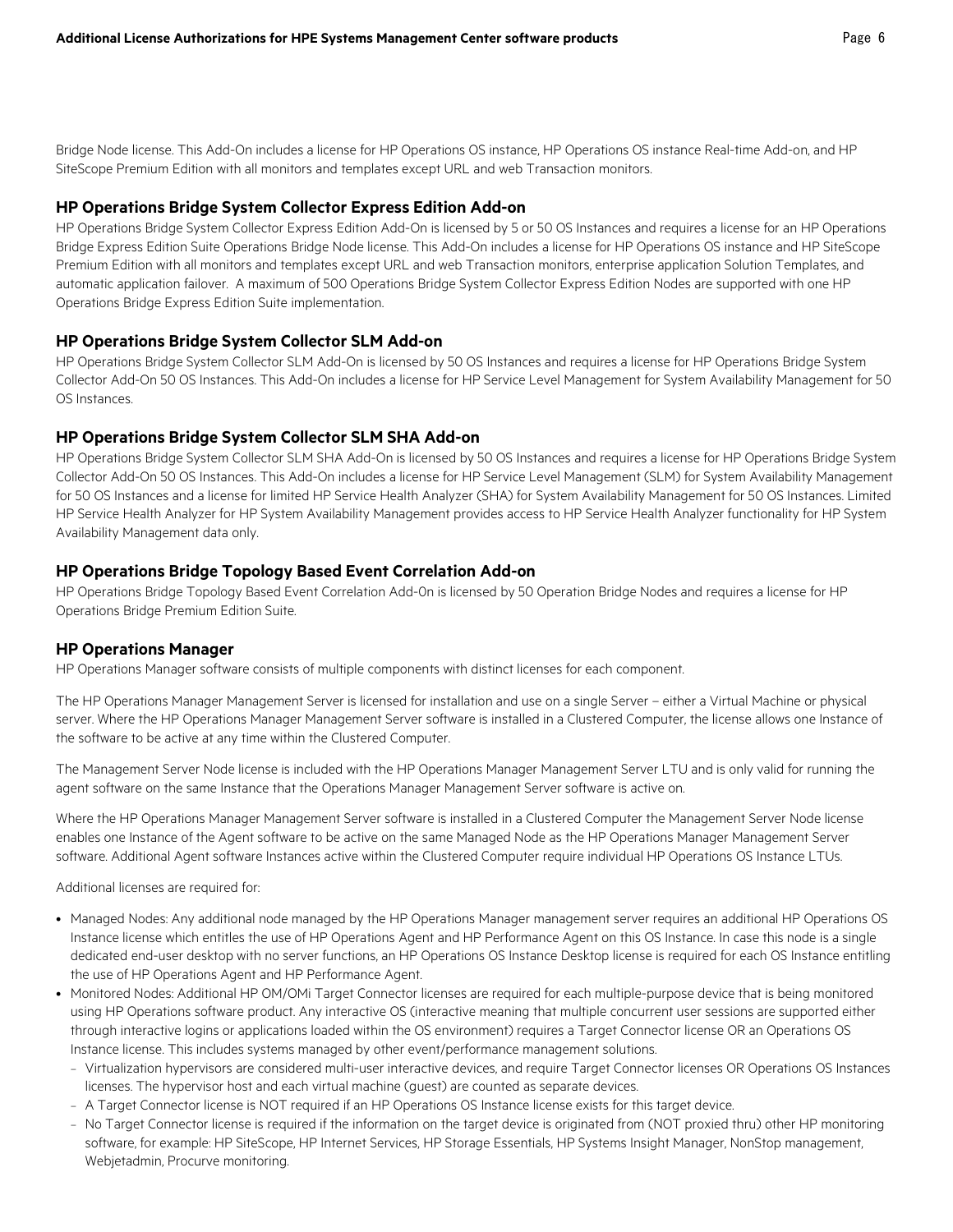- In general, non-interactive, single user, and single-purpose devices do not require a Target Connector license. This includes:
	- Network devices such as hubs, switches, routers, modems, and similar.
	- Presentation and output devices such as signboards, printers, and similar.
	- Intelligent network devices such as load balancers, firewalls and content switches and similar.
	- Dedicated end-user desktops with no server functions.
	- ATMs.

**Note:** These exclusions do not apply to interactive operating systems' supplying these functions (for example, a Linux system that runs iptables) and desktops with server functions (e.g. print servers).

• Smart Plug-ins: Additional licenses are required for the installation and use of HP Operations Smart Plug-ins (SPIs). One SPI license is required for each Application Instance of the underlying application that is monitored by the SPI. In the case of off-node or remote monitoring using the SPI, one Target Connector for SPI license is required for each Application Instance of the underlying application.

The HP Operations Manager Management Server LTU entitles you to a license each for HP Reporter and HP Performance Manager. The HP Reporter license allows you to install HP Reporter locally on the management server or remotely on another system. A remote installation is recommended to balance the available resources. HP Performance Manager has to be installed locally on the Operations Manager Management Server.

## **HPE Operations Manager i (previously called HP Operations Manager i)**

The HPE Operations Manager i software product consists of multiple components with distinct licenses for each component.

HPE Operations Manager i Event Management Foundation, HPE Operations Manager i Topology Based Event Correlation , and HP Monitoring Automation for Composite Applications are licensed for installation and use on a single Server – either a Virtual Machine or physical server.

Additional licenses are required for:

- Managed Nodes: Any additional node managed by HPE Operations Manager i or the HP Operations Manager Management Server reporting to HPE Operations Manager i software requires an additional HP Operations OS Instance license.
- Monitored Nodes: Additional HP Operations Manager HPE Operations Manager i Target Connector licenses are required for each multiplepurpose device that is being monitored using HP Operations software product. Any interactive OS (interactive meaning that multiple concurrent user sessions are supported either through interactive logins or applications loaded within the OS environment) requires a Target Connector license OR an Operations OS Instance license. This includes systems managed by other event/performance management solutions.
	- Virtualization hypervisors are considered multi-user interactive devices, and require Target Connector licenses or Operations OS Instance licenses. The hypervisor host and each virtual machine (guest) are counted as separate devices.
	- A Target Connector license is NOT required if an HP Operations OS Instance license exists for this target device.
	- No Target Connector license is required if the information on the target device is originated from (NOT proxied thru) other HP monitoring software, for example: HP SiteScope, HP Internet Services, HP Storage Essentials, HP Systems Insight Manager, NonStop management, Webjetadmin, Procurve monitoring.
- In general, non-interactive, single user, and single-purpose devices do not require a Target Connector license. This includes:
	- Network devices such as hubs, switches, routers, modems, and similar.
	- Presentation and output devices such as signboards, printers, and similar.
	- Intelligent network devices such as load balancers, firewalls and content switches and similar.
	- Dedicated end-user desktops with no server functions.
	- ATMs.

**Note:** These exclusions do not apply to interactive operating systems' supplying these functions (for example, a Linux system that runs iptables) and desktops with server functions (e.g. print server).

- HP Operations Bridge Management Pack: Additional licenses are required for the installation and use of HP Operations Bridge Management Pack.
- HP OMi Management Pack: Additional licenses are required for the installation and use of HP OMi Management Pack. The HP OMi Management Pack is available in two editions – Standard and Advanced.

## **HP Operations OS Instance Advanced**

Includes a single license for HP Operations OS Instance and HP SiteScope system monitoring for a single OS Instance. Customers using HP SiteScope 10.x or earlier are licensed for 15 Points. The 15 SiteScope Points must be used on the system they were bought for and can be used for the following monitor types only: CPU, Disk space, Memory, File, Directory, Microsoft Windows event log , Microsoft Windows performance counter, Microsoft Windows Services State, Microsoft Windows Resources, Service, Unix Resources, HP NonStop Resources, HP NonStop Event Log, Ping, Port, DHCP.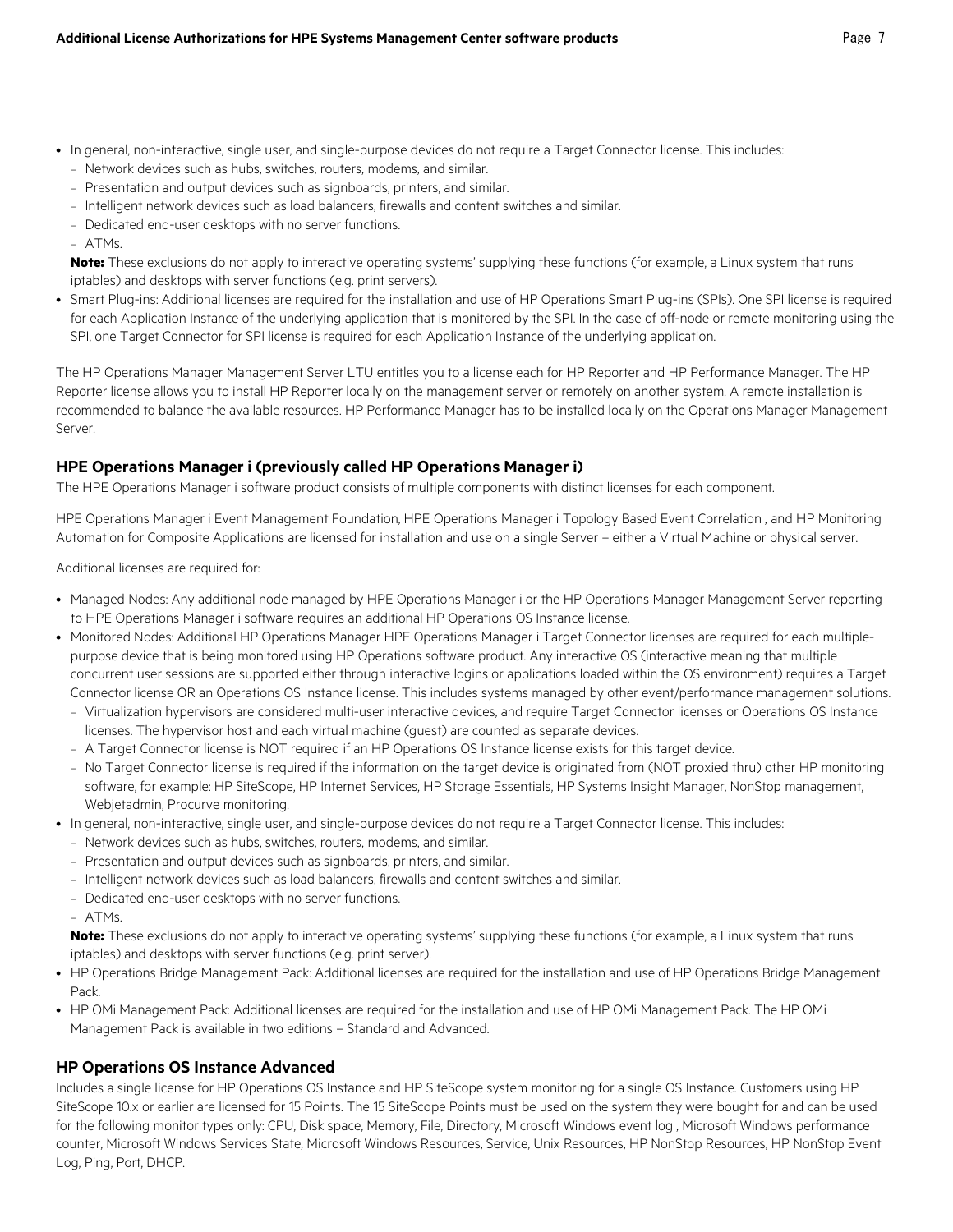#### **HP Operations OS Instance Performance**

Entitles the use of HP Performance Agent on one single OS Instance. For use of the HP Performance Agent on any single dedicated end-user desktop OS instance with no server functions an HP Operations OS Instance Performance Desktop license is required.

#### **HP Operations OS Instance Real Time Add-on**

Includes a single license for HP Operations OS Instance Real Time Add-on for a single OS Instance. HP Operations OS Instance Real Time Addon requires a corresponding HP Operations OS Instance Advanced LTU or Tier LTU and a licensed version of HP Performance Manager to view the real time data. HP Operations OS Instance Real Time Add-on LTU's are allowed to move across physical machines the environment with the node in Real Time. You cannot purchase a HP Operations OS Instance Real Time Add-on with a HP Operations OS Instance Performance only.

#### **HP Operations SPI Instance Advanced**

Includes a single license for HP Operations SPI Instance and a license for 15 Points of HP SiteScope. The SiteScope Points must be used only for monitoring the Application Instances for which the SPI Instance Advanced LTU has been purchased. They can be aggregated (e.g., based on the two SPI Instance Advanced LTUs purchased, use up to 30 Points for the second Application Instance and none for the first Application Instance). SiteScope Points cannot be transferred between the various SPIs (e.g., between SPI for Oracle DB and SPI for Sybase DB).

#### **HP Operations Manager i Management Pack**

HP Operations Manager i (OMi) Management Pack is available in Standard or Advanced Editions. It includes a single license for HP OMi Management Pack Standard / Advanced OS Instance and a license for 15 Points of HP SiteScope. The SiteScope Points must be used only for monitoring Applications licensed by the specific HP OMi Management Pack Standard / Advanced Edition. They can be aggregated (e.g. based on the two HP OMi Management Pack Standard Edition purchased, 30 Points can be used for the second OS Instance and none for the first OS Instance). SiteScope Points cannot be transferred between the different editions of the HP OMi Management Packs (e.g. between HP OMi Management Pack Standard and Advanced).

#### **HP Performance Manager**

HP Performance Manager is licensed for installation and use on a single computer – either a Virtual Machine or physical server.

#### **HP Reporter**

HP Reporter is licensed for installation and use on a single computer – either a Virtual Machine or physical server.

#### **HP Operations Bridge and HP Operations Manager Suite offerings**

| <b>SUITE</b>                                                             | <b>OFFERING INCLUDES</b>                                                                                                                                                                                                                                                                                                                                                                                                         |
|--------------------------------------------------------------------------|----------------------------------------------------------------------------------------------------------------------------------------------------------------------------------------------------------------------------------------------------------------------------------------------------------------------------------------------------------------------------------------------------------------------------------|
| <b>HP Operations Bridge</b><br><b>Express Edition Suite -</b><br>5 Pack  | • 1 HPE Operations Manager i Event Management Foundation 5 Pack Operations Bridge Nodes;<br>Restrictions apply: Database support is limited to PostgreSQL and a maximum of 2000 Operations Bridge Nodes are supported with one HP<br>Operations Bridge Express Edition Suite implementation<br>• 1 HP Monitoring Automation for Composite Applications 5 Pack Operations Bridge Nodes                                            |
| <b>HP Operations Bridge</b><br><b>Express Edition Suite -</b><br>50 Pack | • 1 HPE Operations Manager i Event Management Foundation 50 Pack Operations Bridge Nodes;<br>Restrictions apply: Database support is limited to PostgreSQL and a maximum of 2000 Operations Bridge Nodes are supported with one HP<br>Operations Bridge Express Edition Suite implementation<br>• 1 HP Monitoring Automation for Composite Applications 50 Pack Operations Bridge Nodes                                          |
| <b>HP Operations Bridge</b><br><b>Premium Edition Suite -</b><br>5 Pack  | • 1 HPE Operations Manager i Event Management Foundation 5 Pack Operations Bridge Nodes<br>• 1 HP Monitoring Automation for Composite Applications 5 Pack Operations Bridge Nodes<br>• 1 HPE Operations Bridge Reporter (previously called HP Service Heath Reporter) Standard 5 Pack Operations Bridge Nodes<br>• 1 Business Value Dashboard per 1000 Operations Bridge Nodes (for HP Operations Manager i 10.10 and higher)    |
| <b>HP Operations Bridge</b><br><b>Premium Edition Suite -</b><br>50 Pack | • 1 HPE Operations Manager i Event Management Foundation 50 Pack Operations Bridge Nodes<br>• 1 HP Monitoring Automation for Composite Applications 50 Pack Operations Bridge Nodes<br>• 1 HPE Operations Bridge Reporter (previously called HP Service Heath Reporter) Standard 50 Pack Operations Bridge Nodes<br>• 1 Business Value Dashboard per 1000 Operations Bridge Nodes (for HP Operations Manager i 10.10 and higher) |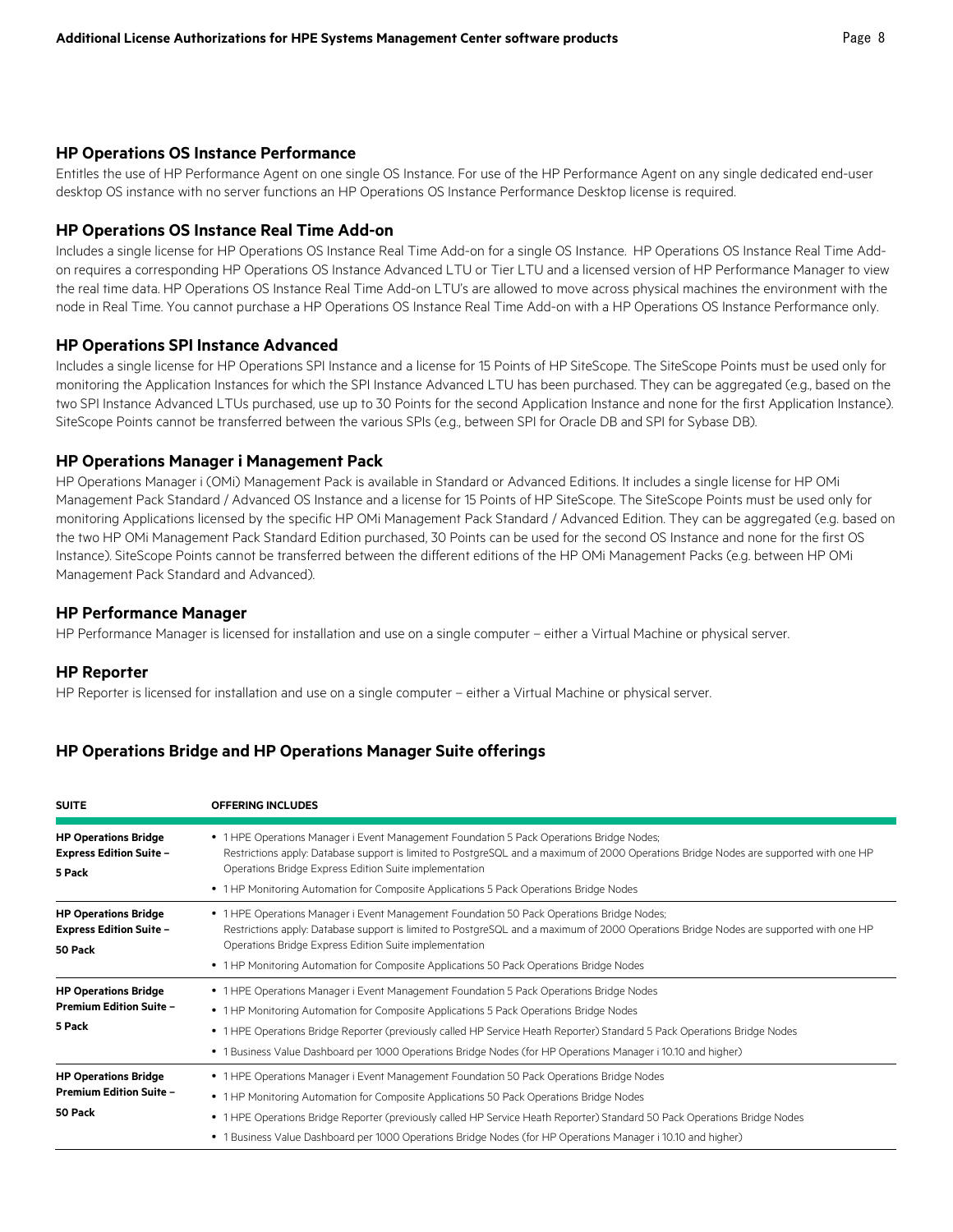| <b>SUITE</b>                    | <b>OFFERING INCLUDES</b>                                                                                                                                                                                                                                                                                                                                                                                                                                                                                                       |
|---------------------------------|--------------------------------------------------------------------------------------------------------------------------------------------------------------------------------------------------------------------------------------------------------------------------------------------------------------------------------------------------------------------------------------------------------------------------------------------------------------------------------------------------------------------------------|
| <b>HP Operations Bridge</b>     | • 1 HPE Operations Manager i Event Management Foundation 50 Pack Operations Bridge Nodes                                                                                                                                                                                                                                                                                                                                                                                                                                       |
| <b>Ultimate Edition Suite -</b> | • 1 HP Monitoring Automation for Composite Applications 50 Pack Operations Bridge Nodes                                                                                                                                                                                                                                                                                                                                                                                                                                        |
| 50 Pack                         | • 1 HPE Operations Bridge Reporter (previously called HP Service Heath Reporter) Advanced 50 Pack Operations Bridge Nodes                                                                                                                                                                                                                                                                                                                                                                                                      |
|                                 | • 1 HP Service Health Analyzer 50 Pack Operations Bridge Nodes                                                                                                                                                                                                                                                                                                                                                                                                                                                                 |
|                                 | • 1 HP Operations Analytics Express Edition (previously called HP Operations Log Intelligence) 50 Pack Operations Bridge Nodes                                                                                                                                                                                                                                                                                                                                                                                                 |
|                                 | • 1 HPE Operations Orchestration 50 Pack Operations Bridge Nodes                                                                                                                                                                                                                                                                                                                                                                                                                                                               |
|                                 | • 1 HP Operations Bridge Topology Based Event Correlation Add-on 50 Pack Operations Bridge Nodes                                                                                                                                                                                                                                                                                                                                                                                                                               |
|                                 | • 1 Business Value Dashboard per 100 Operations Bridge Nodes (for HP Operations Manager i 10.10 and higher)                                                                                                                                                                                                                                                                                                                                                                                                                    |
| <b>HP Operations Bridge</b>     | • 1 HPE Operations Manager i Event Management Foundation 50 Pack Operations Bridge Nodes                                                                                                                                                                                                                                                                                                                                                                                                                                       |
| <b>Ultimate Edition Suite</b>   | • 1 HP Monitoring Automation for Composite Applications 50 Pack Operations Bridge Nodes                                                                                                                                                                                                                                                                                                                                                                                                                                        |
| version 2 – 50 Pack             | • 1 HPE Operations Bridge Reporter (previously called HP Service Heath Reporter) Advanced 50 Pack Operations Bridge Nodes                                                                                                                                                                                                                                                                                                                                                                                                      |
|                                 | • 1 HPE Operations Orchestration 50 Pack Operations Bridge Nodes                                                                                                                                                                                                                                                                                                                                                                                                                                                               |
|                                 | • 1 HP Operations Bridge Topology Based Event Correlation Add-on 50 Pack Operations Bridge Nodes                                                                                                                                                                                                                                                                                                                                                                                                                               |
|                                 | • 1 HP Operations Analytics Ultimate Edition 50 Pack Operations Bridge Nodes                                                                                                                                                                                                                                                                                                                                                                                                                                                   |
|                                 | • 1 Business Value Dashboard per 100 Operations Bridge Nodes (for HP Operations Manager i 10.10 and higher)                                                                                                                                                                                                                                                                                                                                                                                                                    |
| <b>HPE Operations Bridge</b>    | • 1 HPE Operations Manager i Event Management Foundation 50 Pack Operations Bridge Nodes                                                                                                                                                                                                                                                                                                                                                                                                                                       |
| <b>Ultimate Edition Suite</b>   | • 1 HP Monitoring Automation for Composite Applications 50 Pack Operations Bridge Nodes                                                                                                                                                                                                                                                                                                                                                                                                                                        |
| version 3 - 50 Pack             | • 1 HPE Operations Bridge Reporter (previously called HP Service Heath Reporter) Advanced 50 Pack Operations Bridge Nodes                                                                                                                                                                                                                                                                                                                                                                                                      |
|                                 | 1 HPE Operations Orchestration 50 Pack Operations Bridge Nodes (limited to be used on a licensed Operations Bridge Node; this usage is<br>restricted for the monitoring use case i.e. to drive remediation actions detected in HPE Operations Bridge or configure the HPE Operations<br>Bridge monitoring system. For other use cases such as general purpose IT Process Orchestration and Hybrid IT automation, customers can<br>either purchase Hybrid Cloud Management Suite or Hybrid IT Operations Orchestration Add-On.) |
|                                 | • 1 HP Operations Bridge Topology Based Event Correlation Add-on 50 Pack Operations Bridge Nodes                                                                                                                                                                                                                                                                                                                                                                                                                               |
|                                 | • 1 HP Operations Analytics Ultimate Edition 50 Pack Operations Bridge Nodes (for licenses sold until January 15, 2017)                                                                                                                                                                                                                                                                                                                                                                                                        |
|                                 | . 1 HPE Operations Bridge Analytics Edition 50 Pack Operations Bridge Nodes (for licenses sold as of January 16, 2017)                                                                                                                                                                                                                                                                                                                                                                                                         |
|                                 | • 1 Business Value Dashboard per 100 Operations Bridge Nodes (for HP Operations Manager i 10.10 and higher)                                                                                                                                                                                                                                                                                                                                                                                                                    |
|                                 | • 1 HPE Cloud Optimizer Premium Edition 50 Pack Operations Bridge Nodes                                                                                                                                                                                                                                                                                                                                                                                                                                                        |
|                                 | 1 HP Universal Discovery 50 Pack Operations Bridge Nodes (limited to be used on a licensed Operations Bridge Node; the HP Universal<br>Discovery usage is restricted to bringing discovery data directly into Operations Bridge via a standalone HP Universal CMDB or OpsBridge-<br>Run Time Service Model that is dedicated to synchronizing discovered data with HPE Operations Bridge Suite                                                                                                                                 |
|                                 | 2 HP Universal CMDB Automated Service Modeling Mapped Service (as of HP Universal Discovery version 10.32, HP Universal CMDB<br>Automated Service Modeling is no longer licensed separately; functionality will be included in HP Universal Discovery)                                                                                                                                                                                                                                                                         |